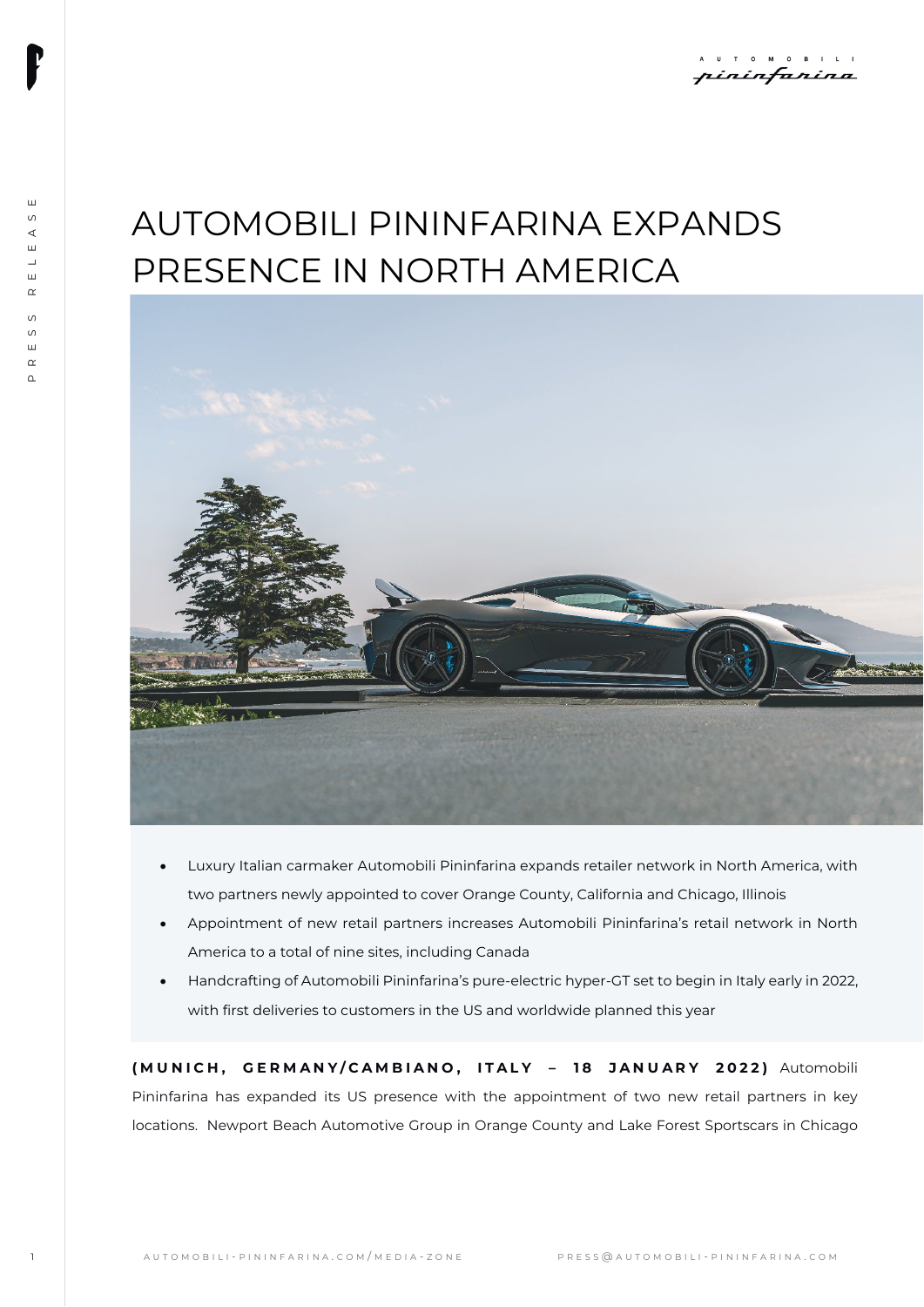will be responsible for the sale of the award-winning new Battista pure-electric hyper GT, which enters production in Italy from spring 2022.

Automobili Pininfarina has now secured nine retail partners in North America, with the latest appointments made following a highly successful previous year in the US for the brand. In summer 2021, the ultra-exclusive Battista Anniversario made its physical world premiere appearance during the famous Monterey Car Week. All five examples of the pinnacle model in the Battista portfolio were sold during the event, underscoring a successful programme of events for the world's first pure-electric luxury car company.

North America is one of the most important markets in Automobili Pininfarina's retailer network strategy. The nine world-class retail partners in the US and Canada complement the company's 16 other retail partners worldwide, with ten based in Europe and a further six across the Middle East and Asia Pacific. All Automobili Pininfarina retail partners have extensive track records in managing the sales and service of the most exclusive and luxurious vehicles in the world, with Automobili Pininfarina's dedicated brand representatives at each site providing exceptional personal service and attention to detail for the Italian marque's discerning clientele.

22 AUTOR Repressions the first of the computation of the animal state is the computer of the animal state of the animal state of the animal state of the animal state of the animal state of the animal state of the animal s Per Svantesson, Chief Executive Officer, Automobili Pininfarina, said: "I am delighted to announce the expansion of our retail partner network in North America, with the appointment of two new partners in strategically important locations. California is home to many of our existing and future clients, with many already pioneering the adoption of pure-electric, zero emission cars of all kinds. Battista now sets a new benchmark for the desirability and performance offered by an electric car. With our new partner location in Chicago, we have established an important brand presence between the US east and west coasts. We are excited for clients to experience our brand across our network as we prepare to begin deliveries of the incredible Battista hyper-GT this year."

**Automobili Pininfarina Newport Beach** will expand the brand's presence in the important market of California. Operated by Newport Beach Automotive Group, the location joins existing Californian retailers, O'Gara Coach in Beverly Hills, Los Angeles, and Luxury Cars Los Gatos in San Francisco. The Orange County retail space will offer luxury convenience to new clients in the region, with a total of three retail partners now on the west coast of the US alone, perfectly situated to provide support for Automobili Pininfarina clients.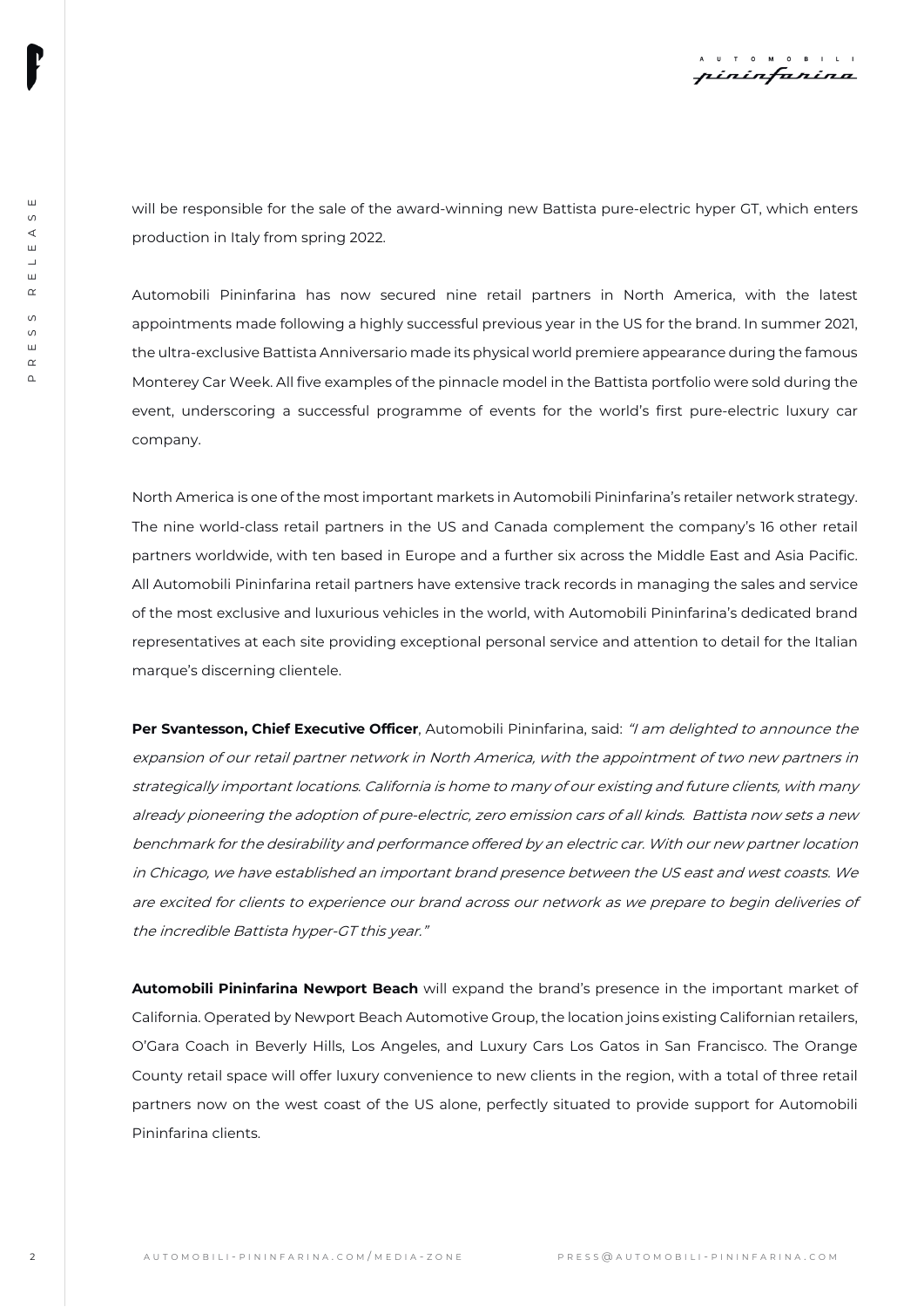

The new retail point at **Automobili Pininfarina Chicago** in Lake Bluff, Illinois – just north of Chicago – provides an important physical touchpoint for clients in the region. The space is operated by Lake Forest Sportscars, a family-run business since 1923 that shares its values and ethos with Automobili Pininfarina, with a passion for exquisite automobiles.

The may what point of AUTOMOBILI Plainfinal in Plainparties The paper is a Butch and the Christmas . For the Christmas . Computer of the computer of the computer of the computer of the computer of the computer of the comp The pure-electric Battista hyper GT – the most powerful Italian car ever made – is in the final stages of its development with the first client deliveries set to commence in first half of 2022. With a total of 128 million interior combinations alone, the new hyper GT promises new levels on bespoke tailoring and the new retail partners will assist clients as they personalise the Battista to suit their individual taste. More on the Battista personalisation programme and the first Battista to be commissioned as a bespoke model in North America may be found here: **Battista New York.** 

Battista clients are not only supported by its growing global retailer network, but also by the pure-electric hyper GT's advanced connected infotainment systems, which includes Over-The-Air software updates anywhere in the world. In addition, Automobili Pininfarina's very own 'flying doctor' is on-hand worldwide to provide in-person technical support and knowledge – should it be required – delivering the personal service and effortless luxury, clients expect.

Automobili Pininfarina also established its legal entity - Automobili Pininfarina Americas (APA) - as the foundation to develop its brand and business in the US market.

Ends.